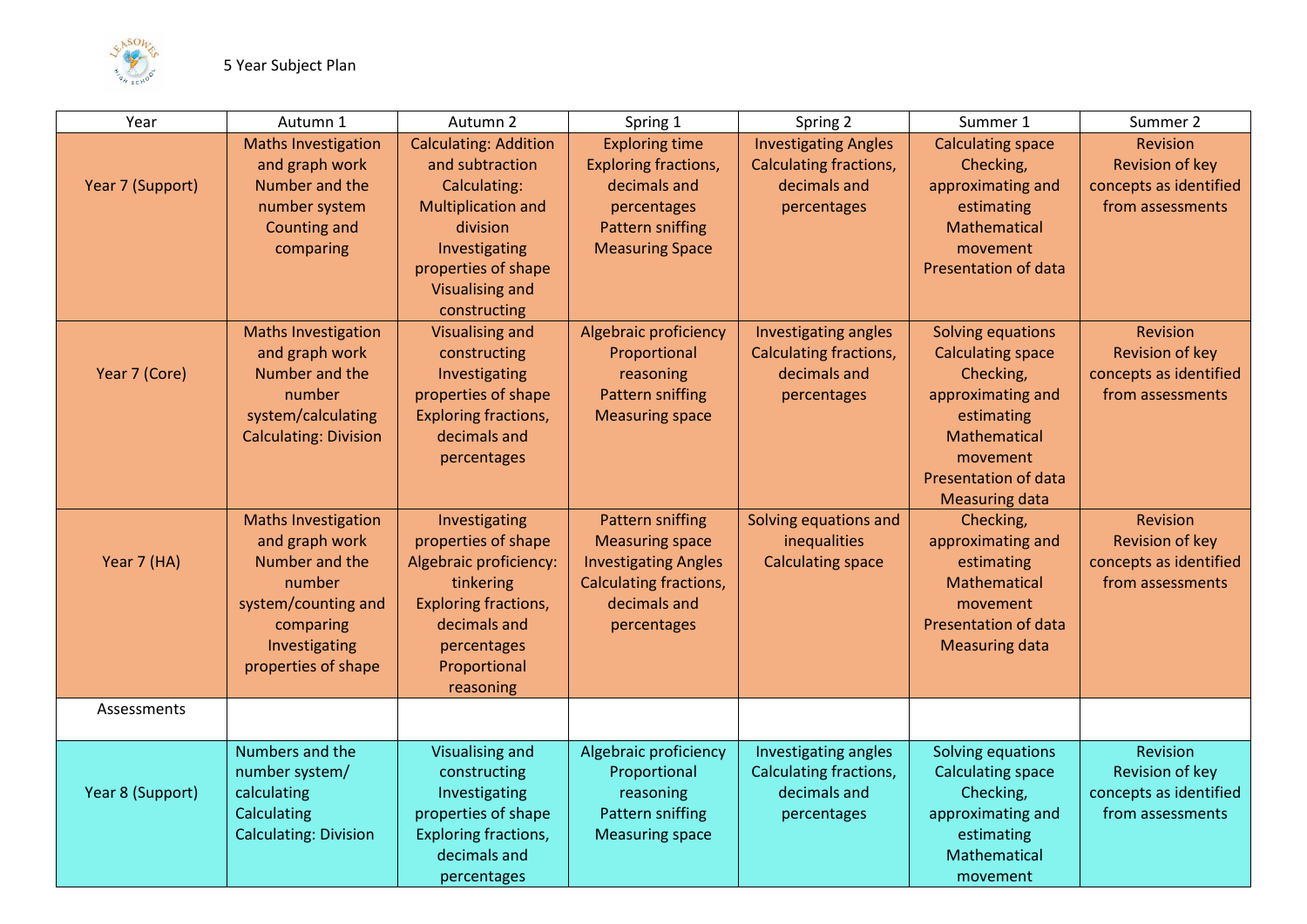|                  | 5 Year Subject Plan                                                                                                    |                                                                                                                                                                        |                                                                                                                                                  |                                                                                                                        |                                                                                                                                  |                                                                                         |
|------------------|------------------------------------------------------------------------------------------------------------------------|------------------------------------------------------------------------------------------------------------------------------------------------------------------------|--------------------------------------------------------------------------------------------------------------------------------------------------|------------------------------------------------------------------------------------------------------------------------|----------------------------------------------------------------------------------------------------------------------------------|-----------------------------------------------------------------------------------------|
|                  |                                                                                                                        |                                                                                                                                                                        |                                                                                                                                                  |                                                                                                                        | Presentation of data<br><b>Measuring data</b>                                                                                    |                                                                                         |
| Year 8 (Core)    | Numbers and the<br>number<br>system/counting and<br>comparing<br>Calculating<br>Visualising and<br>constructing        | Investigating<br>properties of shape<br>Algebraic proficiency:<br>tinkering<br>Exploring fractions,<br>decimals and<br>percentages<br>Proportional<br>reasoning        | Pattern sniffing<br><b>Measuring space</b><br><b>Investigating Angles</b><br>Calculating fractions,<br>decimals and<br>percentages               | Solving equations and<br>inequalities<br><b>Calculating space</b>                                                      | Checking,<br>approximating and<br>estimating<br>Mathematical<br>movement<br>Presentation of data<br><b>Measuring data</b>        | Revision<br>Revision of key<br>concepts as identified<br>from assessments               |
| Year 8 (HA)      | Numbers and the<br>number system<br>Calculating<br><b>Visualising and</b><br>constructing                              | Understanding risk 1<br>Algebraic proficiency:<br>tinkering<br>Exploring fractions,<br>decimals and<br>percentages                                                     | Proportional<br>reasoning<br>Patten sniffing<br>Investigating angles                                                                             | Calculating fractions,<br>decimals and<br>percentages<br>Solving equations and<br>inequalities<br>Presentation of data | <b>Calculating space</b><br>Algebraic proficiency:<br>visualising<br>Understanding risk 2<br><b>Measuring data</b>               | Revision<br>Revision of key<br>concepts as identified<br>from assessments               |
| Assessments      |                                                                                                                        |                                                                                                                                                                        |                                                                                                                                                  |                                                                                                                        |                                                                                                                                  |                                                                                         |
| Year 9 (Support) | Numbers and the<br>number<br>system/counting and<br>comparing<br>Calculating<br><b>Visualising and</b><br>constructing | Investigating<br>properties of shape<br>Algebraic proficiency:<br>tinkering<br><b>Exploring fractions,</b><br>decimals and<br>percentages<br>Proportional<br>reasoning | <b>Pattern sniffing</b><br><b>Measuring space</b><br><b>Investigating Angles</b><br><b>Calculating fractions,</b><br>decimals and<br>percentages | Solving equations and<br>inequalities<br><b>Calculating space</b>                                                      | Checking,<br>approximating and<br>estimating<br>Mathematical<br>movement<br><b>Presentation of data</b><br><b>Measuring data</b> | <b>Revision</b><br>Revision of key<br>concepts as identified<br>from assessments        |
| Year 9 (Core)    | Numbers and the<br>number system<br>Calculating<br><b>Visualising and</b><br>constructing                              | Understanding risk 1<br>Algebraic proficiency:<br>tinkering<br><b>Exploring fractions,</b><br>decimals and<br>percentages                                              | Proportional<br>reasoning<br><b>Patten sniffing</b><br>Investigating angles                                                                      | Calculating fractions,<br>decimals and<br>percentages<br>Solving equations and<br>inequalities<br>Presentation of data | <b>Calculating space</b><br>Algebraic proficiency:<br>visualising<br><b>Understanding risk 2</b><br><b>Measuring data</b>        | <b>Revision</b><br><b>Revision of key</b><br>concepts as identified<br>from assessments |
| Year 9 (HA)      | Calculating<br><b>Visualising and</b><br>constructing                                                                  | Algebraic proficiency:<br>tinkering<br>Proportional<br>reasoning                                                                                                       | <b>Pattern sniffing</b><br><b>Calculating space</b>                                                                                              | Solving equations and<br>inequalities<br>Algebraic proficiency:<br>visualising                                         | Conjecturing<br>Solving equations and<br>inequalities 2<br><b>Understanding risk</b><br>Presentation of data                     | <b>Revision</b><br>Revision of key<br>concepts and<br>identified from<br>assessments    |